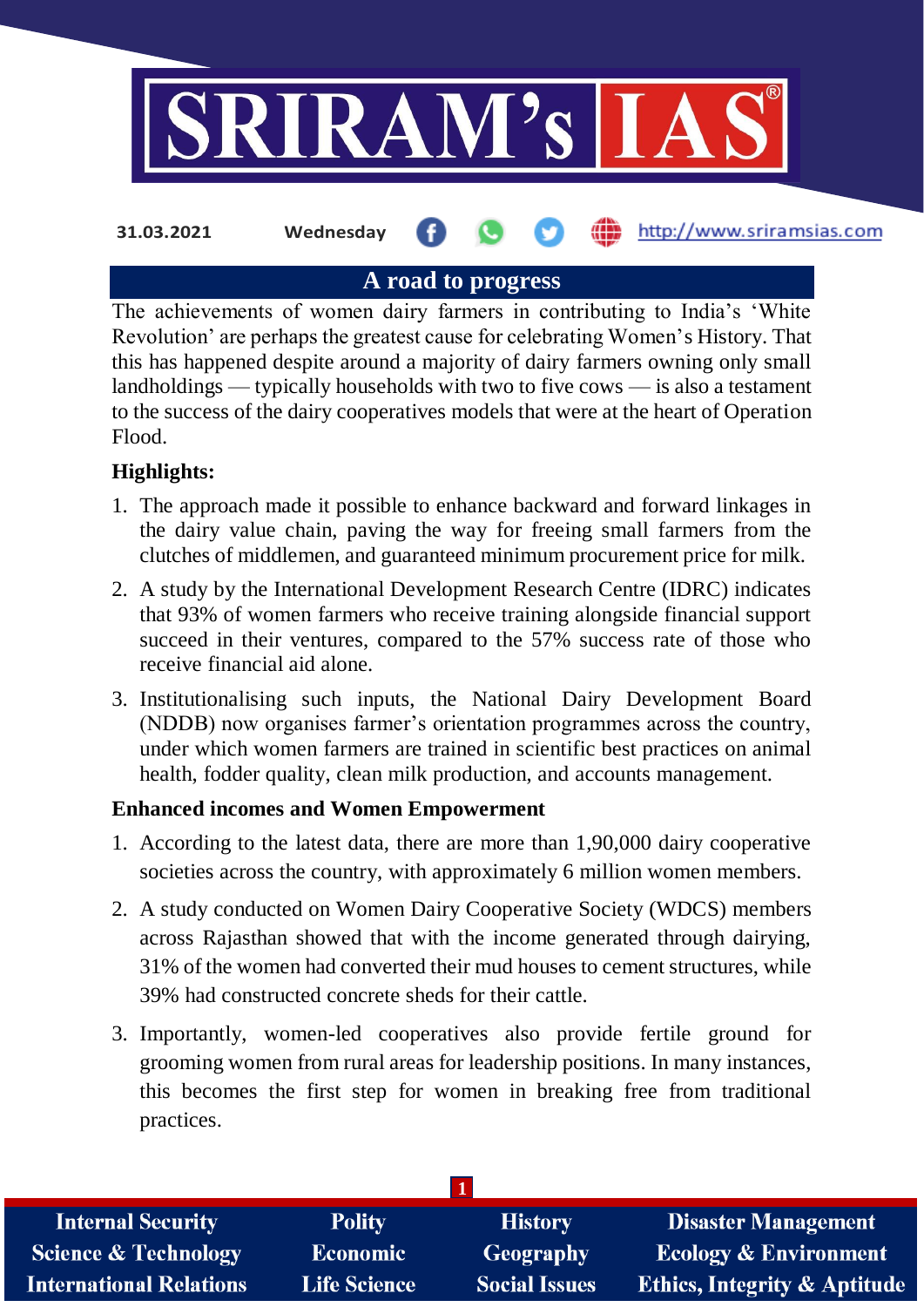

http://www.sriramsias.com

**31.03.2021 Wednesday**

# **Challenges**

- 1. Major challenge in this sector is information asymmetry among farmers. Statistics indicate that small and marginal farmers have access to only 50-70% of the resources that large and medium farmers have.
- 2. Once again, the presence of collectives in the form of cooperatives and milk unions plays a significant role in enhancing the knowledge and bargaining power of women.

#### **Women-led companies and Power of Collectives**

- 1. Recent years have seen the rise of women-led dairy unions and companies. To this end, the NDDB has played a proactive role in setting up women-led producer enterprises like Shreeja Mahila Milk Producer Company, which was started with 24 women and now has more than 90,000 members, with an annual turnover of approximately ₹450 crores.
- 2. Last year, Amul Dairy released a list of 10 women dairy farmers who became millionaires by selling milk to the company.
- 3. These testimonials of individual women dairy farmers are all the more remarkable for the fact that many of them have not had a formal education, but through the process of dairying and working with larger collectives, such as milk unions and cooperatives, they have mastered the nuances of finance and marketing.

# **Good neighbours**

Prime Minister's visit to Bangladesh to commemorate the 50th anniversary of the war of liberation and the centenary year of Sheikh Mujibur Rahman, and his meetings with Prime Minister Sheikh Hasina showcased the deep history the two nations share, their future plans and the challenges ahead.

### **Highlights:**

- 1. India's role in the creation of Bangladesh was highlighted by Ms. Hasina as she thanked India for its aid.
- 2. The two leaders built on their December 2020 (virtual) meet by bolstering plans for connectivity and infrastructure projects with a framework for

| <b>Internal Security</b>        | <b>Polity</b>       | <b>History</b>       | <b>Disaster Management</b>              |  |  |  |
|---------------------------------|---------------------|----------------------|-----------------------------------------|--|--|--|
| <b>Science &amp; Technology</b> | <b>Economic</b>     | Geography            | <b>Ecology &amp; Environment</b>        |  |  |  |
| <b>International Relations</b>  | <b>Life Science</b> | <b>Social Issues</b> | <b>Ethics, Integrity &amp; Aptitude</b> |  |  |  |